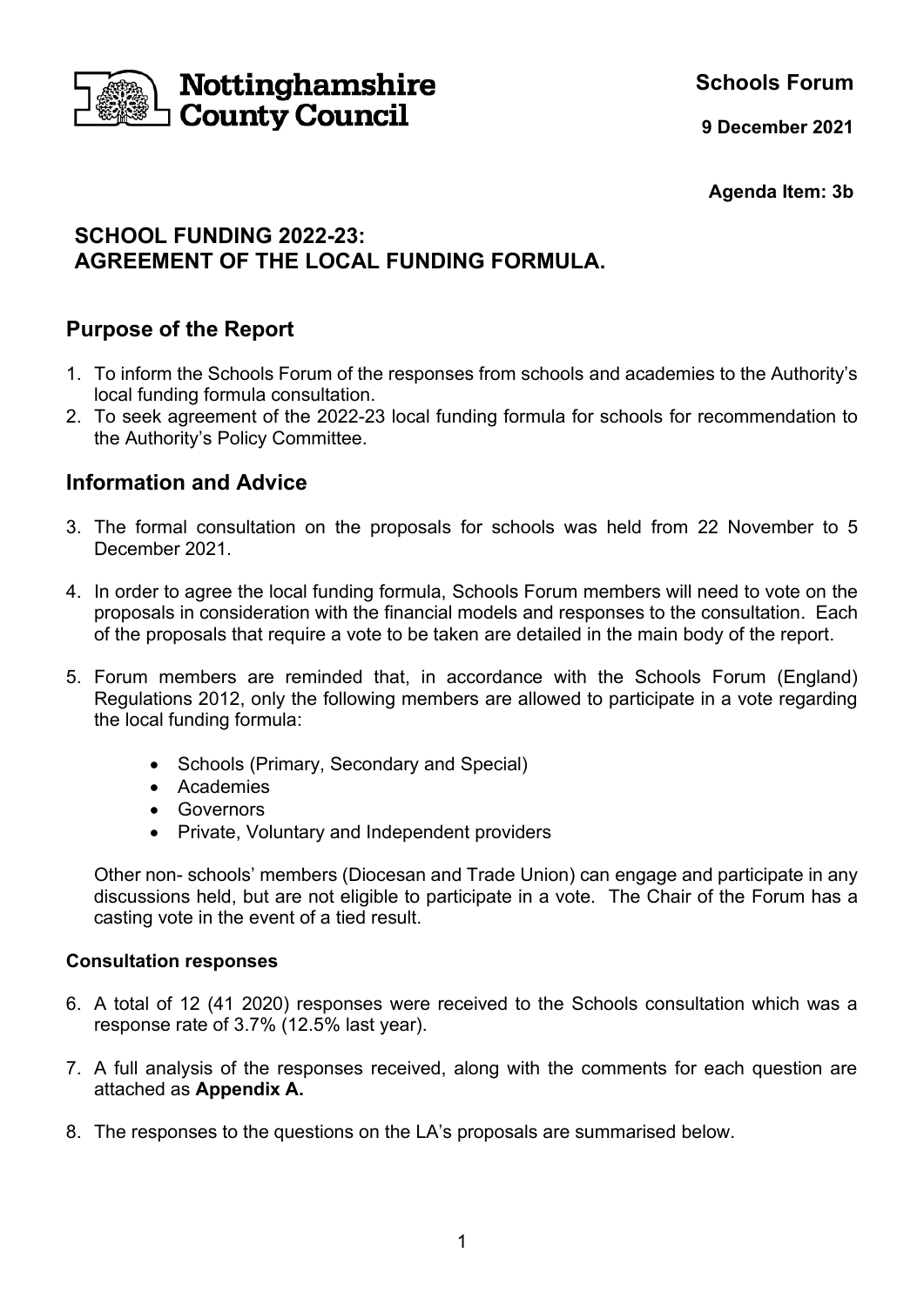### **Consultation Proposals**

- 9. All proposals requiring a decision for 2022-23 are outlined in paragraphs 13 to 23 below.
- 10.Prior to each proposal reference will be made to the consultation responses and comments received at **Appendix A** for consideration by the Forum.

### **Schools Local Funding Formula**

- 11.Question 1 was to mirror the 2022-23 increases in the national funding formula (NFF) unit values in the local funding formula (LFF).
- 12. The majority of respondents, 83%, were in agreement with this proposal.

A vote is required on the following proposal by *School, Academy, Governor, & PVI members*.

#### *Question 1*

*In order to continue with the principle to mirror the NFF as far as possible the local authority would need to increase the unit values for each factor as detailed in Appendix 1.* 

*Are you in agreement with this proposal?* 

13.The following two questions addressed the MFG and Gains Cap, asking for feedback on these should they be required. The financial models were provided to show the impact of the MFG on the gains cap, in effect the higher the MFG percentage the lower the gains cap needs to be to fund it.

Question 2 was for 2022-23 the MFG must be between +0.5% and +2.00%. The current MFG in the LFF is 2%. A positive MFG protects schools from any reduction in per pupil funding as a result of a change in pupil characteristics or unit values.

14.The majority of respondents (83%) were in agreement with the proposal.

A vote is required on the following proposals by *School, Academy, Governor, & PVI members*.

### *Question 2*

*To continue with the principle to mirror the NFF as closely as possible the local authority would continue to set the MFG at 2.00% (subject to affordability).*

*Are you in agreement with this proposal? Yes/No*

15.Question 3 was to gather feedback on if required to make the formula affordable a gains cap may be necessary for 2022-23. There was a mixed response to this question with 58% in favour, 25% against and 17% not sure.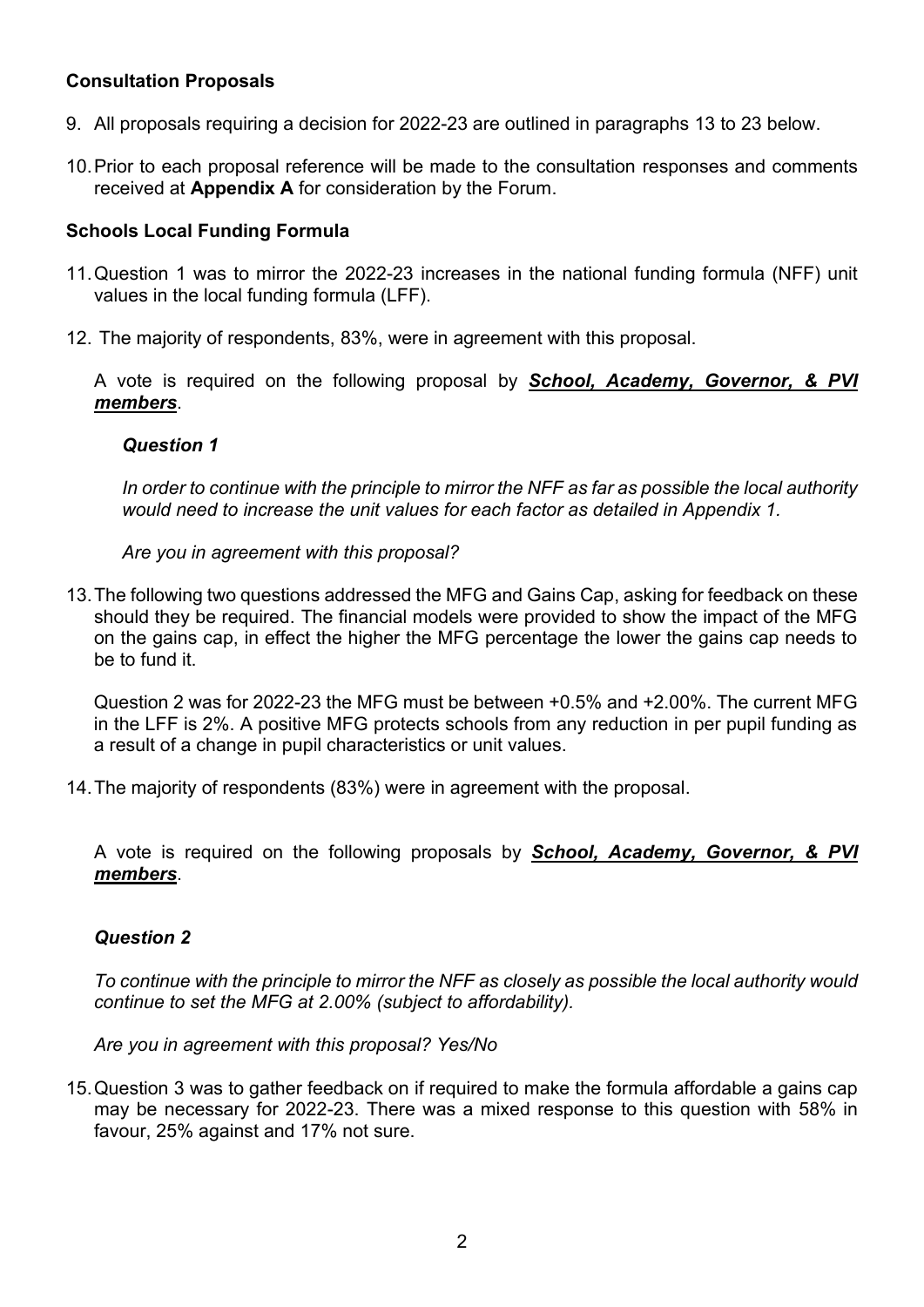## *Question 3*

*In order to make the formula affordable a gains cap may be required for 2022-23. In consideration with Models 1 – 3 (Appendix 2) which illustrate the impact of a gains cap set at 2.80%, 2.75% and 2.6%*

*Are you in agreement with this proposal?*

16.The final unit values will be based on affordability once the actual 2022-23 DSG funding settlement is announced by the ESFA. The Forum are asked to give the LA a steer as to the financial model which, in their view, would provide a broad benefit to most schools who were due to see a year on year increase in their funding under the NFF. The Authority will then aim to implement the recommendations as far as possible.

De-delegation of funding for maintained primary and secondary schools

21.As outlined in the consultation document, there are a limited list of services that the local authority can continue to operate centrally for maintained schools only. The consultation responses showed that the majority of respondents felt that the services listed should be centrally operated. Please note any responses from Academies have been removed from Appendix A.

However, the final decision is made by the members of the Forum who represent the maintained primary and secondary sector. As de-delegation decisions can differ between the sectors, separate votes will need to take place.

#### 22.A vote is required by *maintained primary school and governor members* on the following:

### **Question 4**

As a representative of a maintained primary school, do you agree to the de-delegation of the following in 2022-23?

- Free school meals eligibility assessment?
- Support to underperforming ethnic minority groups and bilingual learners?
- Contingency for crisis communications?
- Trade Union Facilities?

#### 23.A vote is required by *maintained secondary school and governor members* on the following:

As a representative of a maintained secondary school, do you agree to the de-delegation of the following in 2022-23?

- Free school meals eligibility assessment?
- Support to underperforming ethnic minority groups and bilingual learners?
- Contingency for crisis communications?
- Trade Union Facilities?